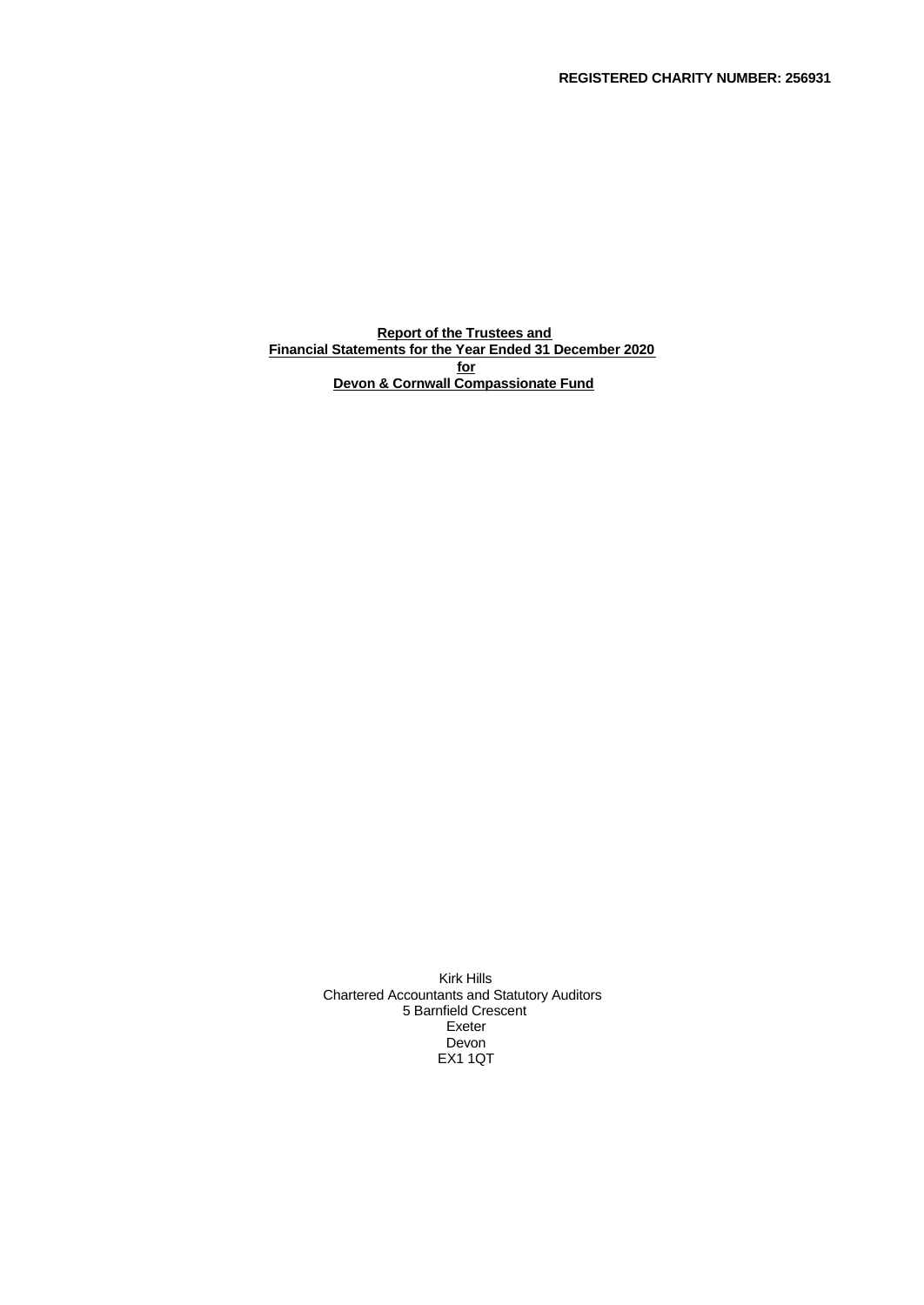**Contents of the Financial Statements for the Year Ended 31 December 2020**

|                                            | Page       |  |
|--------------------------------------------|------------|--|
| Report of the Trustees                     | 1          |  |
| Report of the Independent Auditors         | $2$ to $3$ |  |
| <b>Statement of Financial Activities</b>   | 4          |  |
| <b>Balance Sheet</b>                       | 5          |  |
| Notes to the Financial Statements          | 6 to 12    |  |
| Detailed Statement of Financial Activities | 13 to 14   |  |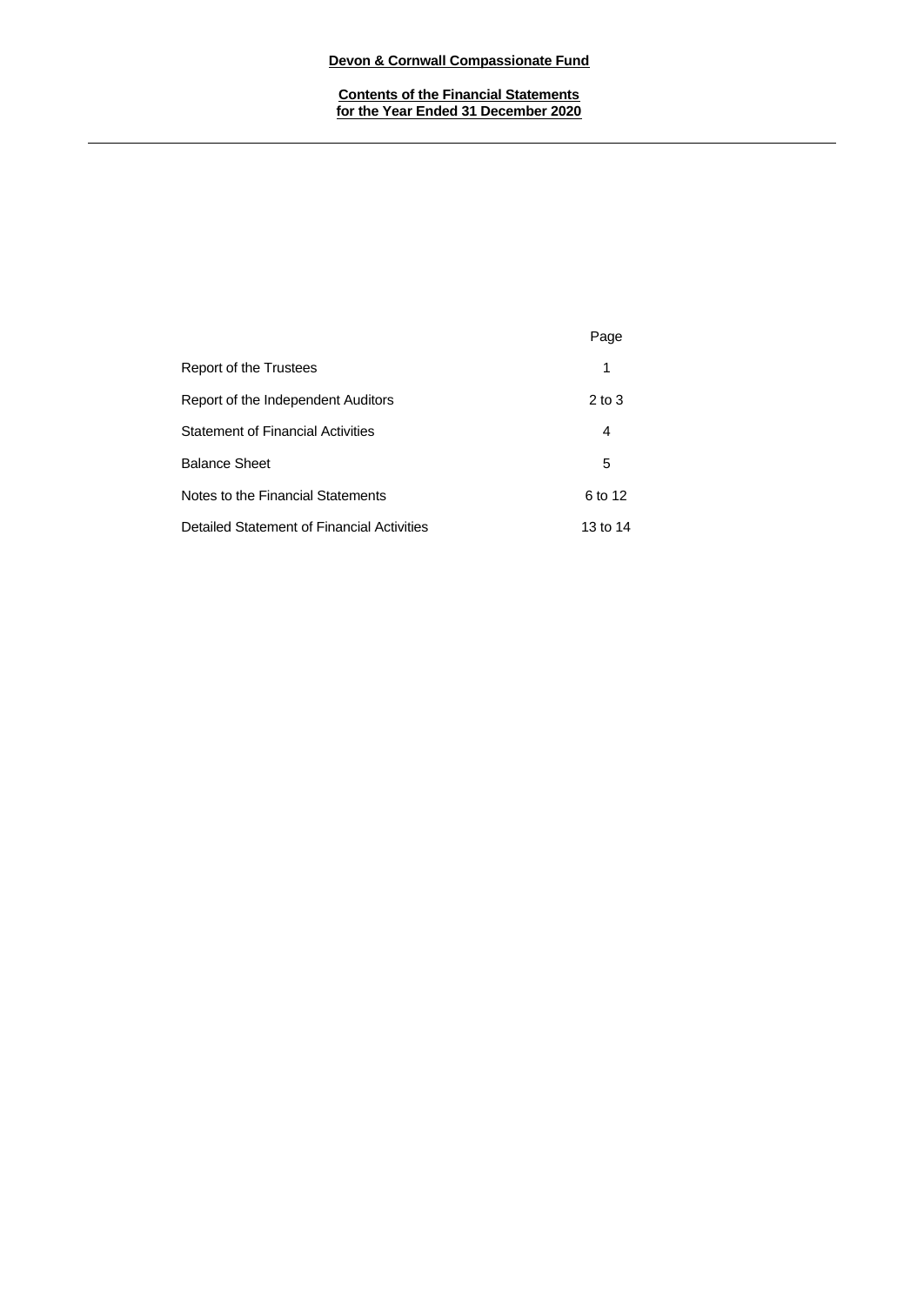# **Report of the Trustees for the Year Ended 31 December 2020**

The trustees present their report with the financial statements of the charity for the year ended 31 December 2020. The trustees have adopted the provisions of the Statement of Recommended Practice (SORP) 'Accounting and Reporting by Charities' issued in March 2005.

# **REFERENCE AND ADMINISTRATIVE DETAILS**

**Registered Charity number** 256931

# **Principal address**

Pynes Hill Business Centre Pynes Hill Exeter Devon EX2 5JL

### **Trustees**

Sergeant N Rabbitts Constable D James

# **Auditors**

Kirk Hills Chartered Accountants and Statutory Auditors 5 Barnfield Crescent Exeter Devon EX1 1QT

# **EVENTS SINCE THE END OF THE YEAR**

Information relating to events since the end of the year is given in the notes to the financial statements.

# **STRUCTURE, GOVERNANCE AND MANAGEMENT**

### **Governing document**

The charity is controlled by its governing document, a deed of trust, and constitutes an unincorporated charity.

### **Risk management**

The trustees have a duty to identify and review the risks to which the charity is exposed and to ensure appropriate controls are in place to provide reasonable assurance against fraud and error.

# **STATEMENT OF TRUSTEES RESPONSIBILITIES**

The trustees are responsible for preparing the Report of the Trustees and the financial statements in accordance with applicable law and United Kingdom Accounting Standards (United Kingdom Generally Accepted Accounting Practice).

The law applicable to charities in England and Wales, the Charities Act 2011, Charity (Accounts and Reports) Regulations 2008 and the provisions of the trust deed requires the trustees to prepare financial statements for each financial year which give a true and fair view of the state of affairs of the charity and of the incoming resources and application of resources, including the income and expenditure, of the charity for that period. In preparing those financial statements, the trustees are required to

- select suitable accounting policies and then apply them consistently;
- observe the methods and principles in the Charity SORP;
- make judgements and estimates that are reasonable and prudent;
- prepare the financial statements on the going concern basis unless it is inappropriate to presume that the charity will continue in business.

The trustees are responsible for keeping proper accounting records which disclose with reasonable accuracy at any time the financial position of the charity and to enable them to ensure that the financial statements comply with the Charities Act 2011, the Charity (Accounts and Reports) Regulations 2008 and the provisions of the trust deed. They are also responsible for safeguarding the assets of the charity and hence for taking reasonable steps forthe prevention and detection of fraud and other irregularities.

Approved by order of the board of trustees on ............................................. and signed on its behalf by: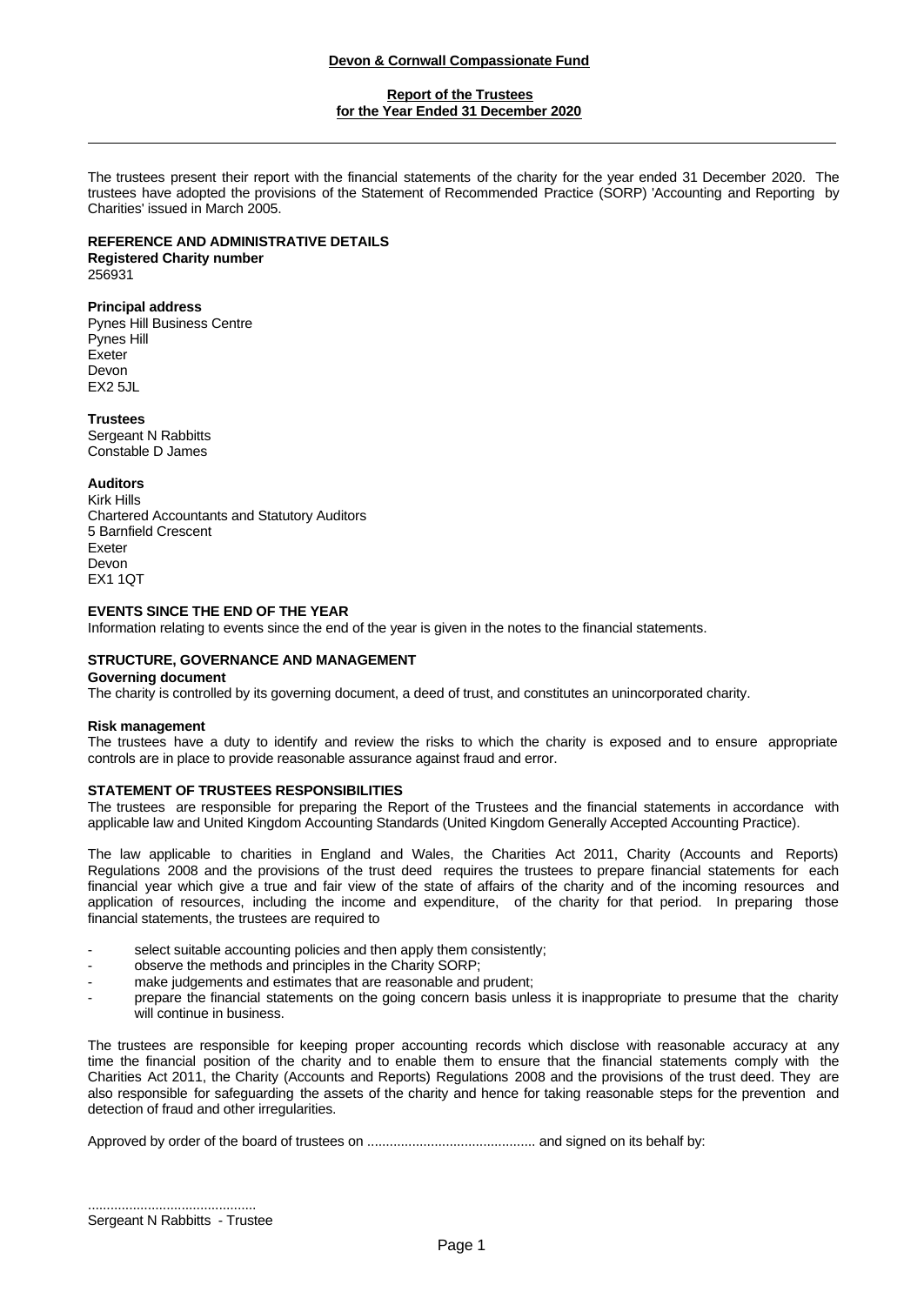# **Opinion**

We have audited the financial statements of Devon & Cornwall Compassionate Fund (the 'charity') for the year ended 31 December 2020 which comprise the Statement of Financial Activities, the Balance Sheet and notes to the financial statements, including a summary of significant accounting policies. The financial reporting framework that has been applied in their preparation is applicable law and United Kingdom Accounting Standards (United Kingdom Generally Accepted Accounting Practice).

In our opinion the financial statements:

- give a true and fair view of the state of the charity's affairs as at 31 December 2020 and of its incoming resources and application of resources for the year then ended;
- have been properly prepared in accordance with United Kingdom Generally Accepted Accounting Practice; and
- have been prepared in accordance with the requirements of the Charities Act 2011.

### **Basis for opinion**

We conducted our audit in accordance with International Standards on Auditing (UK) (ISAs (UK)) and applicable law. Our responsibilities under those standards are further described in the Auditors responsibilities for the audit of the financial statements section of our report. We are independent of the charity in accordance with the ethical requirements that are relevant to our audit of the financial statements in the UK, including the FRC's Ethical Standard, and we have fulfilled our other ethical responsibilities in accordance with these requirements. We believe that the audit evidence we have obtained is sufficient and appropriate to provide a basis for our opinion.

### **Conclusions relating to going concern**

We have nothing to report in respect of the following matters in relation to which the ISAs (UK) require us to report to you where:

- the trustees' use of the going concern basis of accounting in the preparation of the financial statements is not appropriate; or
- the trustees have not disclosed in the financial statements any identified material uncertainties that may cast significant doubt about the charity's ability to continue to adopt the going concern basis of accounting for a period of at least twelve months from the date when the financial statements are authorised for issue.

### **Other information**

The trustees are responsible for the other information. The other information comprises the information included in the annual report, other than the financial statements and our Report of the Independent Auditors thereon.

Our opinion on the financial statements does not cover the other information and, except to the extent otherwise explicitly stated in our report, we do not express any form of assurance conclusion thereon.

In connection with our audit of the financial statements, our responsibility is to read the other information and, in doing so, consider whether the other information is materially inconsistent with the financial statements or our knowledge obtained in the audit or otherwise appears to be materially misstated. If we identify such material inconsistencies or apparent material misstatements, we are required to determine whether there is a material misstatement in the financial statements or a material misstatement of the other information. If, based on the work we have performed, we conclude that there is a material misstatement of this other information, we are required to report that fact. We have nothing to report in this regard.

### **Matters on which we are required to report by exception**

We have nothing to report in respect of the following matters where the Charities Act 2011 requires us to report to you if, in our opinion:

- the information given in the Report of the Trustees is inconsistent in any material respect with the financial statements ; or
- sufficient accounting records have not been kept; or
- the financial statements are not in agreement with the accounting records and returns; or
- we have not received all the information and explanations we require for our audit.

### **Responsibilities of trustees**

As explained more fully in the Statement of Trustees Responsibilities, the trustees are responsible for the preparation of the financial statements which give a true and fair view, and for such internal control as the trustees determine is necessary to enable the preparation of financial statements that are free from material misstatement, whether due to fraud or error.

In preparing the financial statements, the trustees are responsible for assessing the charity's ability to continue as a going concern, disclosing, as applicable, matters related to going concern and using the going concern basis of accounting unless the trustees either intend to liquidate the charity or to cease operations, or have no realistic alternative but to do so.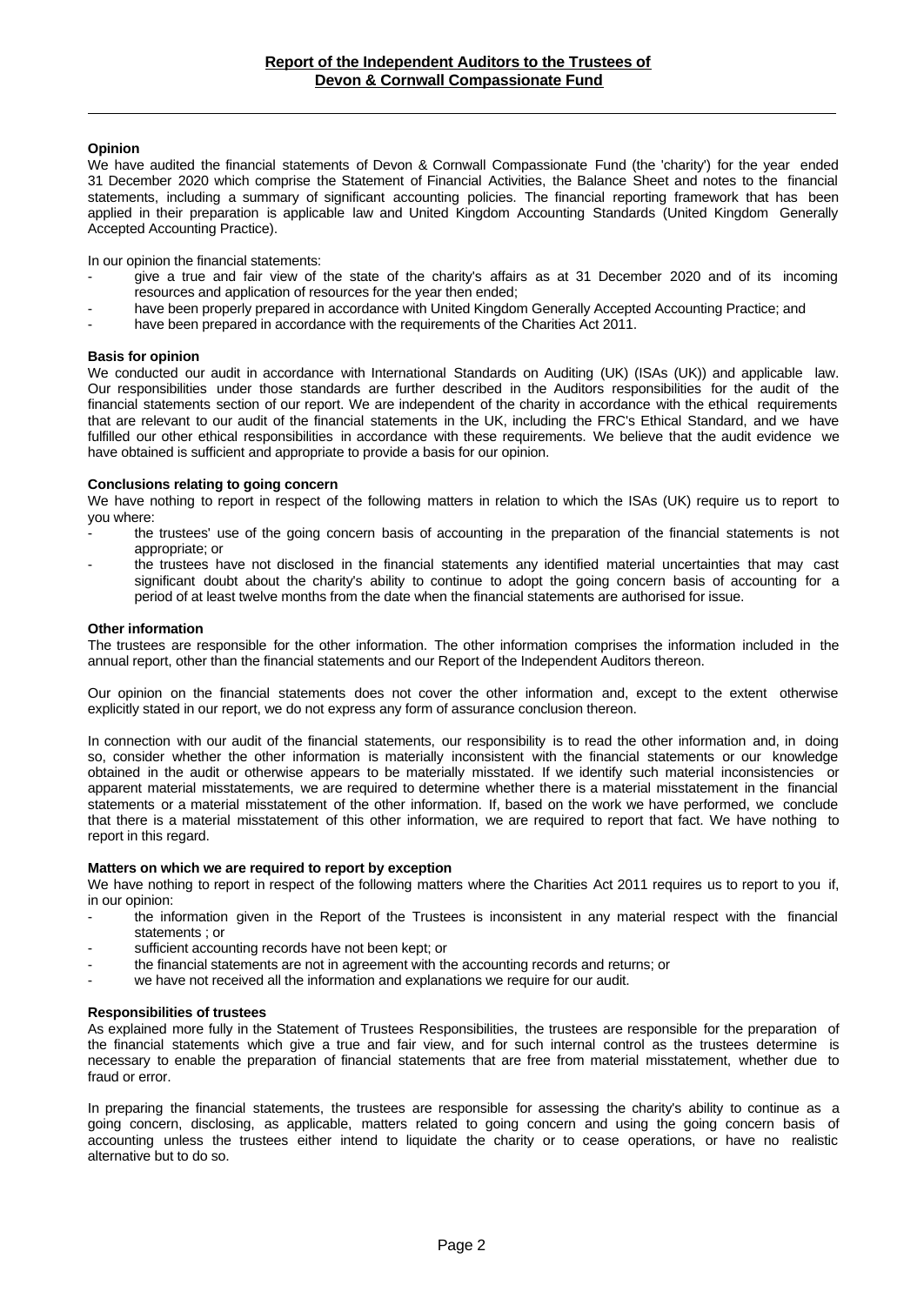# **Our responsibilities for the audit of the financial statements**

Our objectives are to obtain reasonable assurance about whether the financial statements as a whole are free from material misstatement, whether due to fraud or error, and to issue a Report of the Independent Auditors that includes our opinion. Reasonable assurance is a high level of assurance, but is not a guarantee that an audit conducted in accordance with ISAs (UK) will always detect a material misstatement when it exists. Misstatements can arise from fraud or error and are considered material if, individually or in the aggregate, they could reasonably be expected to influence the economic decisions of users taken on the basis of these financial statements.

A further description of our responsibilities for the audit of the financial statements is located on the Financial Reporting Council's website at www.frc.org.uk/auditorsresponsibilities. This description forms part of our Report of the Independent Auditors.

### **Use of our report**

This report is made solely to the charity's trustees, as a body, in accordance with Section 144 of the Charities Act 2011 and regulations made under Section 154 of that Act. Our audit work has been undertaken so that we might state to the charity's trustees those matters we are required to state to them in an auditors' report and for no other purpose. To the fullest extent permitted by law, we do not accept or assume responsibility to anyone other than the charity and the charity's trustees as a body, for our audit work, for this report, or for the opinions we have formed.

Kirk Hills Chartered Accountants and Statutory Auditors Eligible to act as an auditor in terms of Section 1212 of the Companies Act 2006 5 Barnfield Crescent Exeter Devon EX1 1QT

Date: .............................................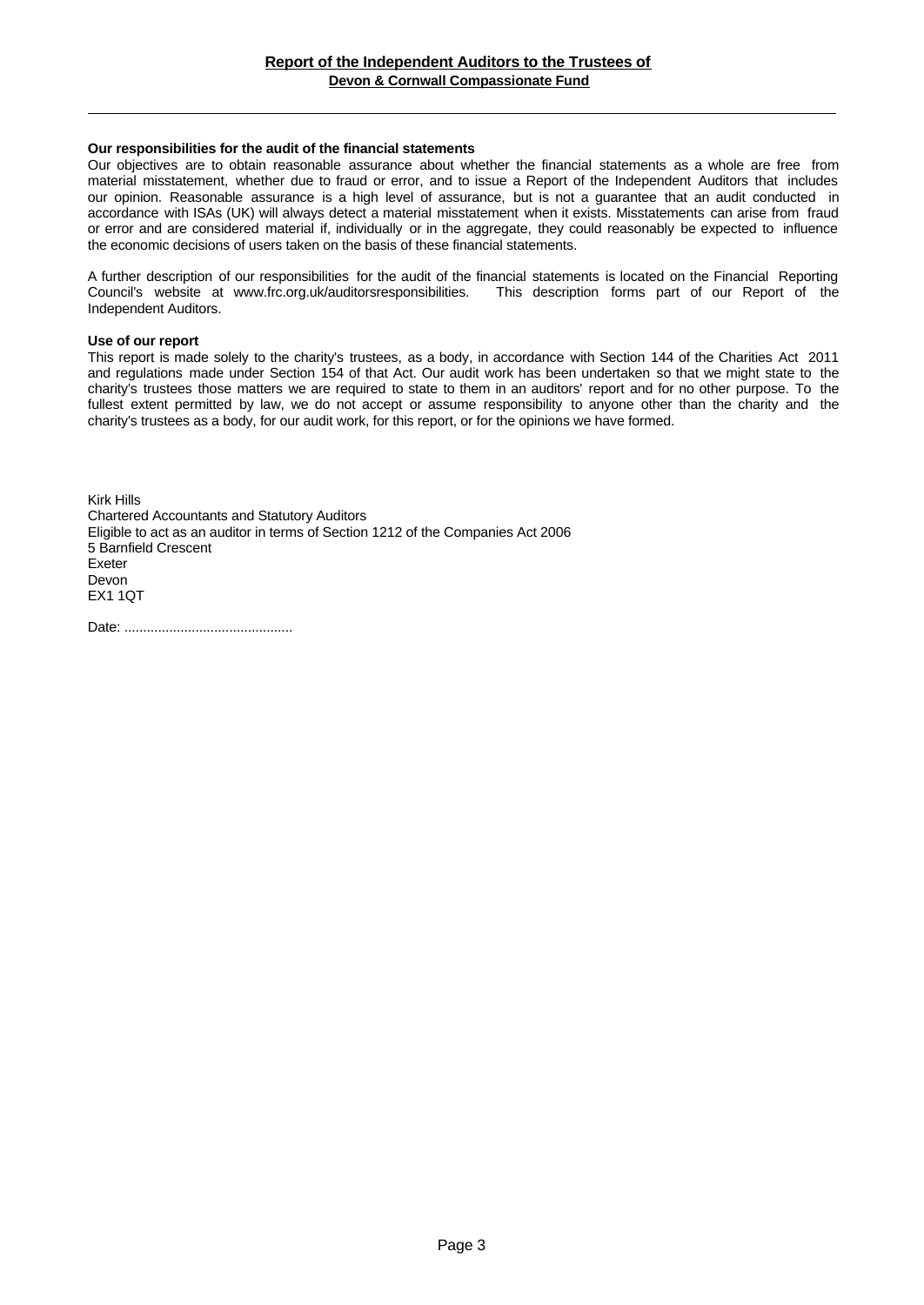# **Statement of Financial Activities for the Year Ended 31 December 2020**

|                                         |                |                     |                   | 31.12.20     | 31.12.19   |
|-----------------------------------------|----------------|---------------------|-------------------|--------------|------------|
|                                         |                | <b>Unrestricted</b> | <b>Restricted</b> | <b>Total</b> | Total      |
|                                         |                | fund                | fund              | funds        | funds      |
|                                         | <b>Notes</b>   | £                   | £                 | £            | £          |
| <b>INCOMING RESOURCES</b>               |                |                     |                   |              |            |
| Incoming resources from generated funds |                |                     |                   |              |            |
| Voluntary income                        | $\overline{c}$ | 146,179             |                   | 146,179      | 23,196     |
| Investment income                       | 3              | 168,201             |                   | 168,201      | 196,978    |
| <b>Total incoming resources</b>         |                | 314,380             |                   | 314,380      | 220,174    |
| <b>RESOURCES EXPENDED</b>               |                |                     |                   |              |            |
| <b>Costs of generating funds</b>        |                |                     |                   |              |            |
| Costs of generating voluntary income    |                | 14,868              |                   | 14,868       | 8,539      |
| Investment management costs             | 4              | 32,573              |                   | 32,573       | 34,628     |
| <b>Charitable activities</b>            | 5              |                     |                   |              |            |
| Grants to widows and orphans            |                | 199,107             | 34,721            | 233,828      | 291,802    |
| Governance                              |                | 21,186              |                   | 21,186       | 16,986     |
| <b>Total resources expended</b>         |                | 267,734             | 34,721            | 302,455      | 351,955    |
| NET INCOMING/(OUTGOING) RESOURCES       |                | 46,646              | (34, 721)         | 11,925       | (131, 781) |
| Other recognised gains/losses           |                |                     |                   |              |            |
| Gains/losses on investment assets       |                | 109,949             |                   | 109,949      | 663,905    |
| Net movement in funds                   |                | 156,595             | (34, 721)         | 121,874      | 532,124    |
| <b>RECONCILIATION OF FUNDS</b>          |                |                     |                   |              |            |
| <b>Total funds brought forward</b>      |                | 6,183,679           | 34,721            | 6,218,400    | 5,686,276  |
|                                         |                |                     |                   |              |            |

# **CONTINUING OPERATIONS**

All incoming resources and resources expended arise from continuing activities.

The notes form part of these financial statements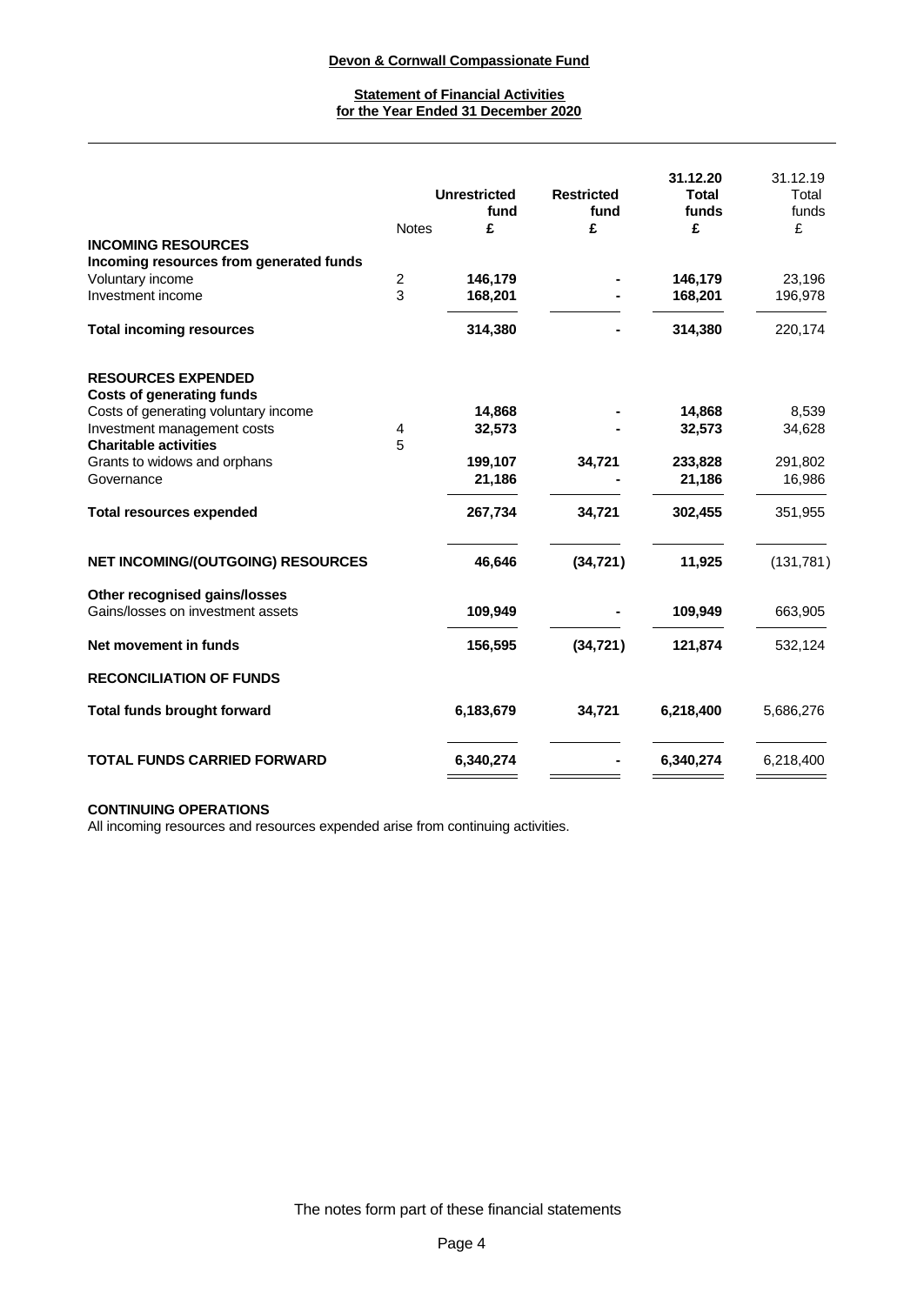# **Balance Sheet At 31 December 2020**

|                                                               | <b>Notes</b> | <b>Unrestricted</b><br>fund<br>£ | <b>Restricted</b><br>fund<br>£ | 31.12.20<br><b>Total</b><br>funds<br>£ | 31.12.19<br>Total<br>funds<br>£ |
|---------------------------------------------------------------|--------------|----------------------------------|--------------------------------|----------------------------------------|---------------------------------|
| <b>FIXED ASSETS</b><br>Tangible assets<br>Investments         | 11<br>12     | 9,607<br>6,195,983               | -<br>-                         | 9,607<br>6,195,983                     | 8,371<br>6,083,725              |
|                                                               |              | 6,205,590                        | ۰                              | 6,205,590                              | 6,092,096                       |
| <b>CURRENT ASSETS</b><br>Debtors<br>Cash at bank and in hand  | 13           | 88,457<br>80,874<br>169,331      | -                              | 88,457<br>80,874<br>169,331            | 55,991<br>125,929<br>181,920    |
| <b>CREDITORS</b><br>Amounts falling due within one year       | 14           | (34, 647)                        |                                | (34, 647)                              | (55,616)                        |
| <b>NET CURRENT ASSETS</b>                                     |              | 134,684                          | -                              | 134,684                                | 126,304                         |
| TOTAL ASSETS LESS CURRENT LIABILITIES                         |              | 6,340,274                        | -                              | 6,340,274                              | 6,218,400                       |
| <b>NET ASSETS</b>                                             |              | 6,340,274                        |                                | 6,340,274                              | 6,218,400                       |
| <b>FUNDS</b><br>Unrestricted funds<br><b>Restricted funds</b> | 15           |                                  |                                | 6,340,274                              | 6,183,679<br>34,721             |
| <b>TOTAL FUNDS</b>                                            |              |                                  |                                | 6,340,274                              | 6,218,400                       |

The financial statements were approved by the Board of Trustees on ............................................. and were signed on its behalf by:

............................................. Sergeant N Rabbitts -Trustee

............................................. Constable D James -Trustee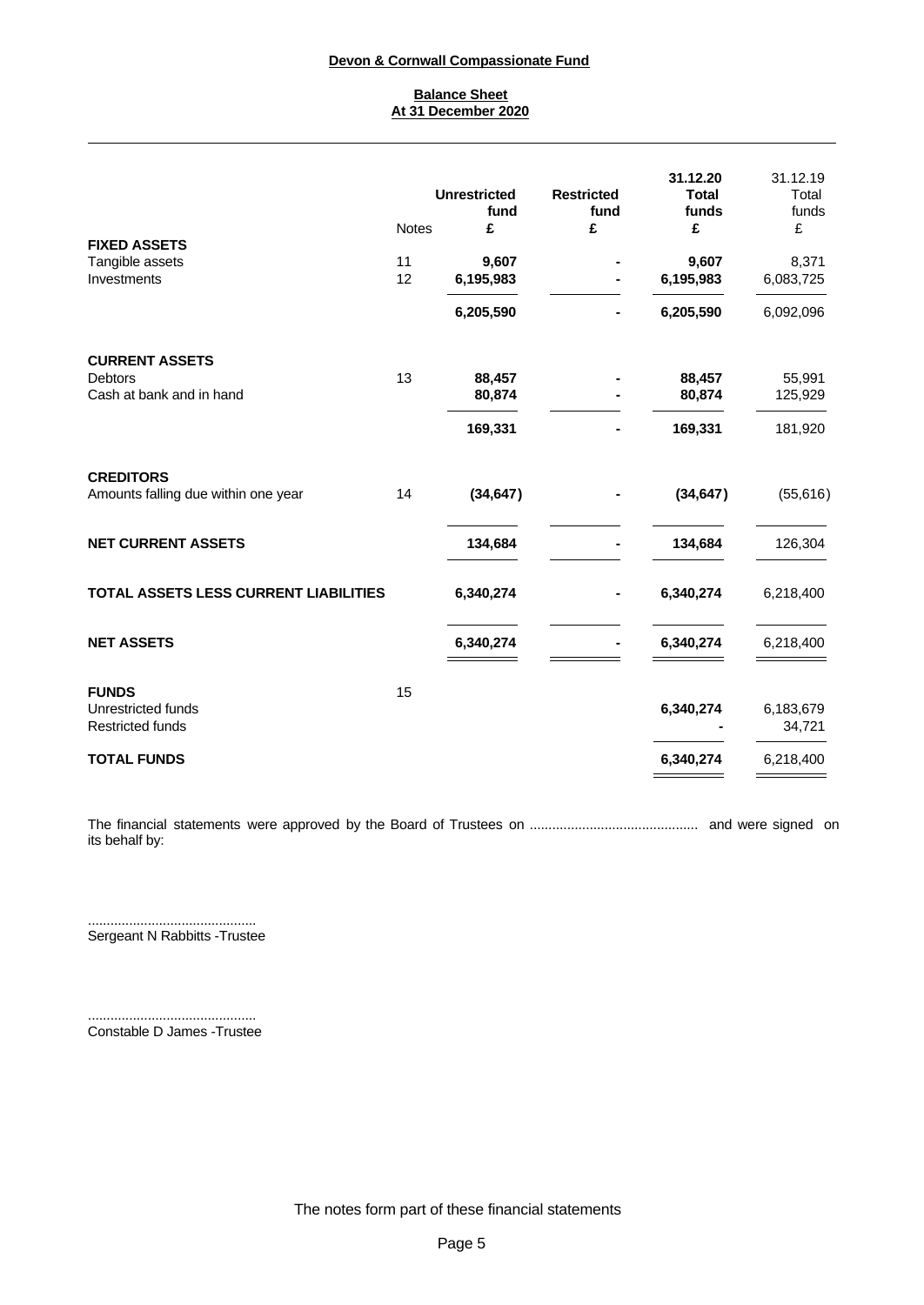#### **1. ACCOUNTING POLICIES**

#### **Basis of preparing the financial statements**

Devon and Cornwall Constabulary Widows', Orphans' and Compassionate Fund meets the definition of a public benefit entity under FRS 102. Assets and liabilities are initially recognised at historical cost or transaction value unless otherwise stated in the relevant accounting policy notes.

### **Accounting convention**

The financial statements have been prepared under the historical cost convention, with the exception of investments which are included at market value, as modified by the revaluation of certain assets the Charities Act 2011 and the requirements of the Statement of Recommended Practice, Accounting and Reporting by Charities.

#### **Incoming resources**

All incoming resources are included on the Statement of Financial Activities when the charity is legally entitled to the income and the amount can be quantified with reasonable accuracy.

Gifts of facilities and services for use by the charity itself are included when receivable. They are valued at the amount the charity would have had to pay to acquire them.

Investment income is recognised on a receivable basis.

#### **Resources expended**

Expenditure is accounted for on an accruals basis and has been classified under headings that aggregate all cost related to the category. Where costs cannot be directly attributed to particular headings they have been allocated to activities on a basis consistent with the use of resources.

Grants payable are payments made to individuals and other third parties in the furtherance of the charitable objectives. Grants are only recognised in the SOFA once the recipients of the grants have provided sufficient evidence of their entitlement to claim.

Grants offered subject to conditions which have not been met at the year end date are noted as a commitment but not accrued as expenditure.

#### **Cost of generating funds**

These are costs incurred in attracting voluntary income, the management of investments and those incurred in trading activities that raise funds.

#### **Charitable activities**

Charitable expenditure comprises those costs incurred by the charity in the delivery of its activities and services for its beneficiaries. It includes both costs that can be allocated directly to such activities and those costs of an indirect nature necessary to support them.

#### **Tangible fixed assets**

Individual fixed assets costing £100.00 or more are initially recorded at cost.

Depreciation is provided on tangible fixed assets so as to write off the cost or valuation, less any estimated residual value, over their expected useful economic life as follows:

Office equipment 20%, straight line basis

#### **Taxation**

The charity is considered to pass the tests set out in Paragraph 1 Schedule 6 of the Finance Act 2010 and therefore it meets the definition of a charitable company for UK corporation tax purposes. Accordingly, the charity is potentially exempt from taxation in respect of income or capital gains received within categories covered by Chapter 3 Part 11 of the Corporation Tax Act 2010 or Section 256 of the Taxation of Chargeable Gains Act 1992, to the extent that such income or gains are applied exclusively to charitable purposes.

#### **Fund accounting**

Unrestricted funds can be used in accordance with the charitable objectives at the discretion of the trustees.

Restricted funds can only be used for particular restricted purposes within the objects of the charity. Restrictions arise when specified by the donor or when funds are raised for particular restricted purposes.

Further explanation of the nature and purpose of each fund is included in the notes to the financial statements.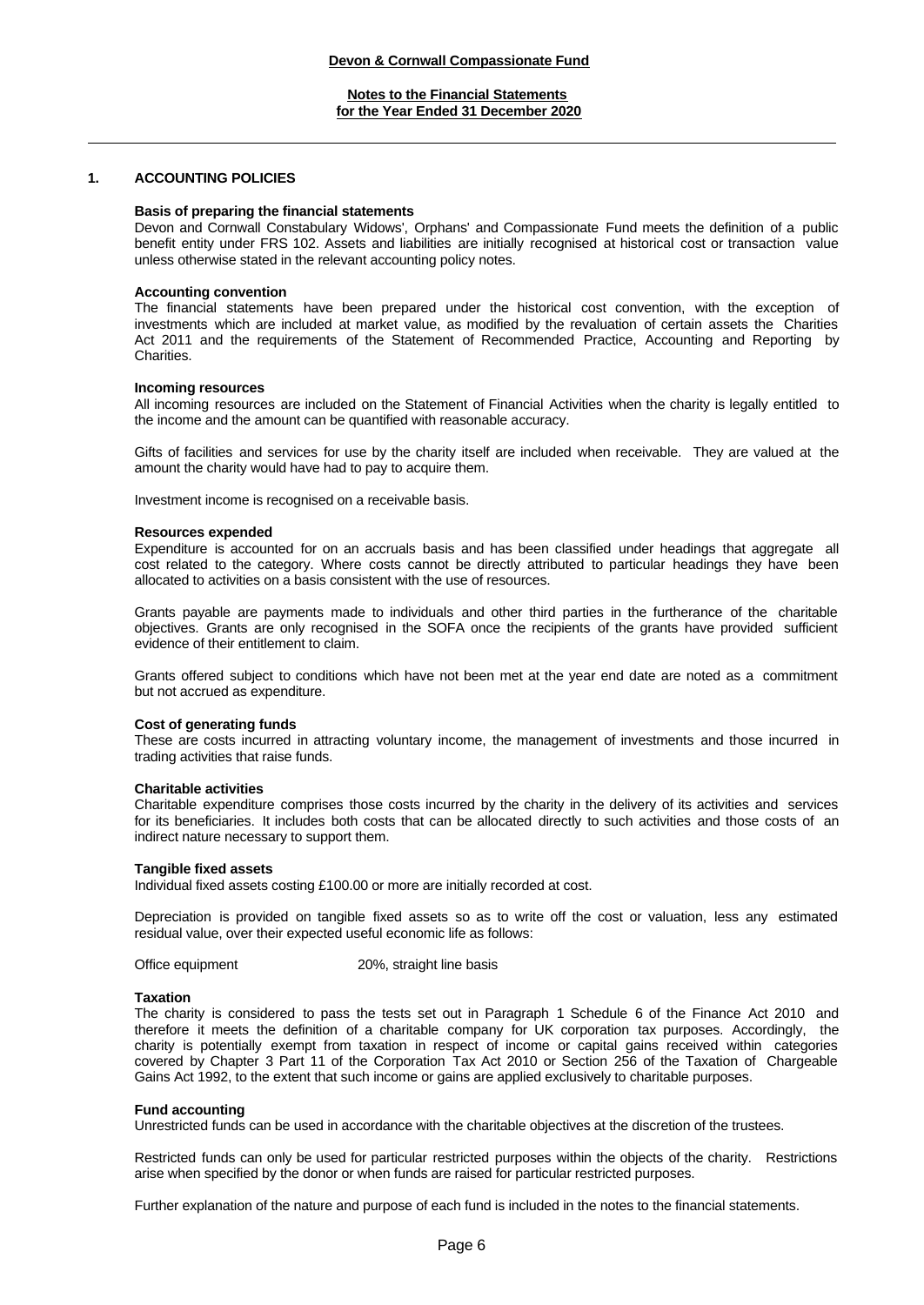### **1. ACCOUNTING POLICIES - continued**

### **Pension costs and other post-retirement benefits**

The charity operates a defined contribution pension scheme. Contributions payable to the charity's pension scheme are charged to the Statement of Financial Activities in the period to which they relate.

# **2. VOLUNTARY INCOME**

|                                 | 31.12.20                                     | 31.12.19  |  |
|---------------------------------|----------------------------------------------|-----------|--|
|                                 | £                                            | £         |  |
| Donations                       | 2,771                                        | 2,385     |  |
| Gift aid                        | 9,945                                        | 16,987    |  |
| Legacies                        | 59,011                                       | (58, 498) |  |
| Subscriptions                   | 74,452                                       | 61,522    |  |
| Donated services and facilities | $\blacksquare$                               | 800       |  |
|                                 | 146,179                                      | 23,196    |  |
|                                 | the control of the control of the control of |           |  |

Legacy income above represents new legacies notified to the fund during the year less an adjustment of £65,000 to reduce the valuations of older legacies in line with updated figures provided to the fund by the administrators of those legacies.

# **3. INVESTMENT INCOME**

|                                | 31.12.20 | 31.12.19 |  |
|--------------------------------|----------|----------|--|
|                                | £        |          |  |
| Other fixed asset invest - FII | 168,014  | 196,439  |  |
| Deposit account interest       | 187      | 539      |  |
|                                |          |          |  |
|                                | 168.201  | 196,978  |  |
|                                |          | $=$      |  |

# **4. INVESTMENT MANAGEMENT COSTS**

|                      | 31.12.20                                        | 31.12.19                        |  |
|----------------------|-------------------------------------------------|---------------------------------|--|
|                      |                                                 | ~                               |  |
| Portfolio management | 32,573                                          | 34,628                          |  |
|                      | the contract of the contract of the contract of | $\overbrace{\qquad \qquad }^{}$ |  |

# **5. CHARITABLE ACTIVITIES COSTS**

|                              | <b>Grant funding</b> | <b>Support</b> |               |
|------------------------------|----------------------|----------------|---------------|
|                              | of activities        | costs          | <b>Totals</b> |
|                              | (See note 7)         | (See note 8)   |               |
|                              |                      | £              | £             |
| Grants to widows and orphans | 178,072              | 55,756         | 233,828       |
| Governance                   | $\blacksquare$       | 21,186         | 21,186        |
|                              |                      |                |               |
|                              | 178,072              | 76,942         | 255,014       |
|                              |                      | ————           |               |
|                              |                      |                |               |

# **6. DIRECT COSTS OF CHARITABLE ACTIVITIES**

| 31.12.20<br>f | 31.12.19<br>£            |  |
|---------------|--------------------------|--|
|               | $\overline{\phantom{a}}$ |  |
| $\sim$ $\sim$ | ___                      |  |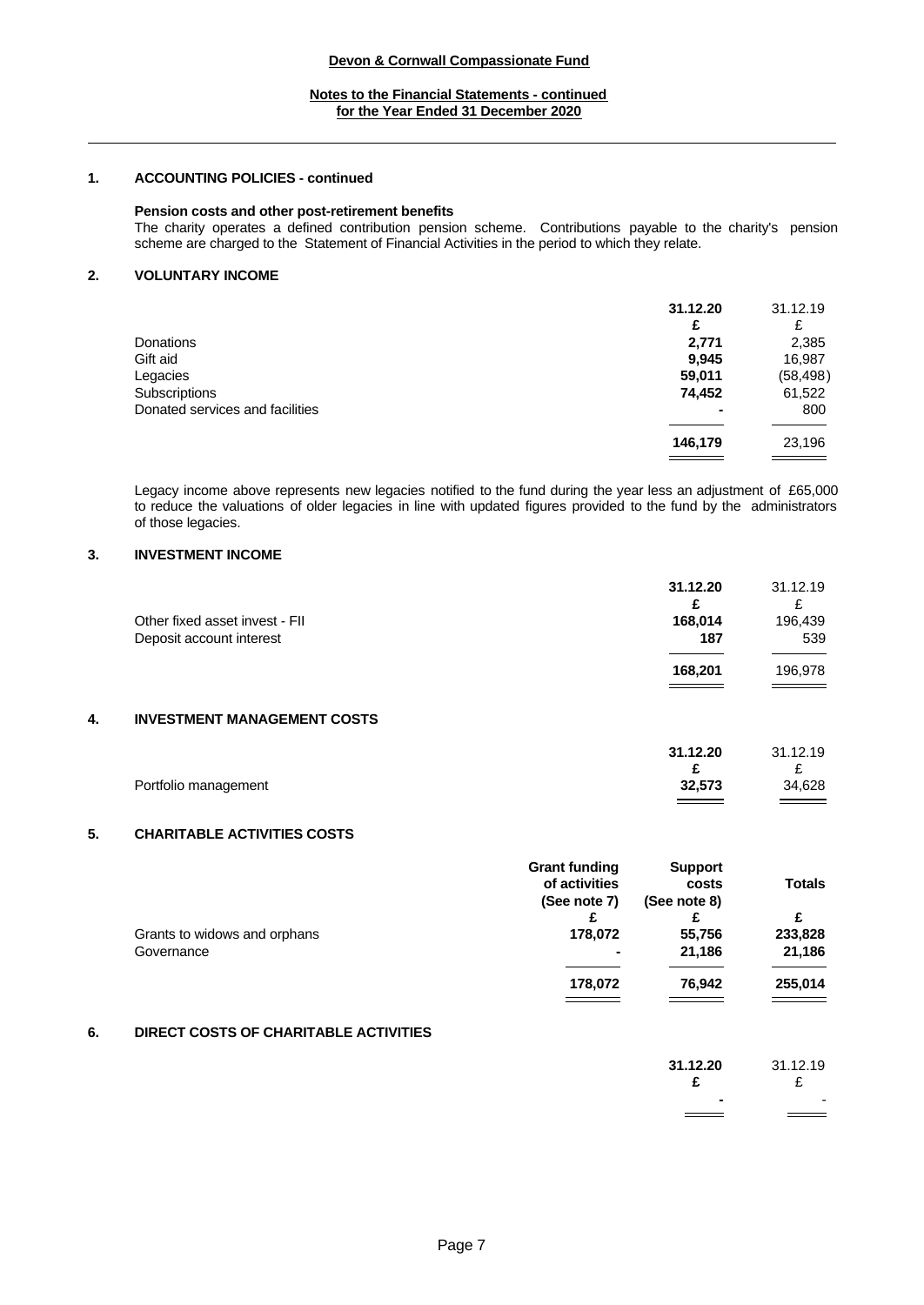# **Notes to the Financial Statements - continued for the Year Ended 31 December 2020**

# **7. GRANTS PAYABLE**

|                                                                      | 31.12.20<br>£ | 31.12.19 |
|----------------------------------------------------------------------|---------------|----------|
| Grants to widows and orphans                                         | 178,072       | 259,678  |
|                                                                      |               |          |
| The total grants paid to individuals during the year was as follows: | 31.12.20      | 31.12.19 |
|                                                                      | £             | £        |
| Lump sum grants                                                      | 37,455        | 72,000   |
| Dependent child grants                                               | 63,800        | 68,800   |
| Special grants                                                       | 76,817        | 118,878  |
|                                                                      | 178,072       | 259,678  |
|                                                                      |               |          |

# **8. SUPPORT COSTS**

|                                      | Human     |              | Governance     |               |  |
|--------------------------------------|-----------|--------------|----------------|---------------|--|
|                                      | resources | Office costs | costs          | <b>Totals</b> |  |
|                                      | £         |              | £              | £             |  |
| Costs of generating voluntary income | 9,713     | 5,155        | $\blacksquare$ | 14.868        |  |
| Grants to widows and orphans         | 36,423    | 19,333       | $\blacksquare$ | 55,756        |  |
| Governance                           | 2,428     | 1,289        | 17.469         | 21,186        |  |
|                                      | 48.564    | 25,777       | 17.469         | 91,810        |  |
|                                      |           | ______       |                |               |  |

Support costs, included in the above, are as follows:

|                 |                                                      |                                                                        | 31.12.20                        | 31.12.19                                              |
|-----------------|------------------------------------------------------|------------------------------------------------------------------------|---------------------------------|-------------------------------------------------------|
| <b>Costs of</b> |                                                      |                                                                        |                                 |                                                       |
| voluntary       | widows and                                           |                                                                        | <b>Total</b>                    |                                                       |
|                 |                                                      |                                                                        |                                 | Total activities<br>£                                 |
|                 |                                                      |                                                                        |                                 |                                                       |
|                 |                                                      |                                                                        |                                 | 22,145                                                |
|                 |                                                      |                                                                        |                                 | 1,636                                                 |
|                 |                                                      |                                                                        |                                 | 9,710                                                 |
| 74              | 276                                                  | 18                                                                     | 368                             | 340                                                   |
| 292             | 1,094                                                | 73                                                                     | 1,459                           | 1,279                                                 |
|                 |                                                      |                                                                        |                                 |                                                       |
|                 |                                                      | 303                                                                    |                                 | 4,997                                                 |
|                 |                                                      |                                                                        |                                 |                                                       |
| 734             | 2,756                                                | 184                                                                    | 3,674                           | 2,692                                                 |
|                 |                                                      | 5,643                                                                  | 5,643                           | 5,507                                                 |
|                 |                                                      | 945                                                                    | 945                             | 3,556                                                 |
|                 |                                                      | 10,881                                                                 | 10,881                          | 5,787                                                 |
| 14,868          | 55,756                                               | 21,186                                                                 | 91,810                          | 57,649                                                |
|                 | generating<br>income<br>£<br>9,713<br>2,844<br>1,211 | <b>Grants to</b><br>orphans<br>£<br>32,010<br>4,413<br>10,665<br>4,542 | Governance<br>£<br>2,428<br>711 | activities<br>£<br>44,151<br>4,413<br>14,220<br>6,056 |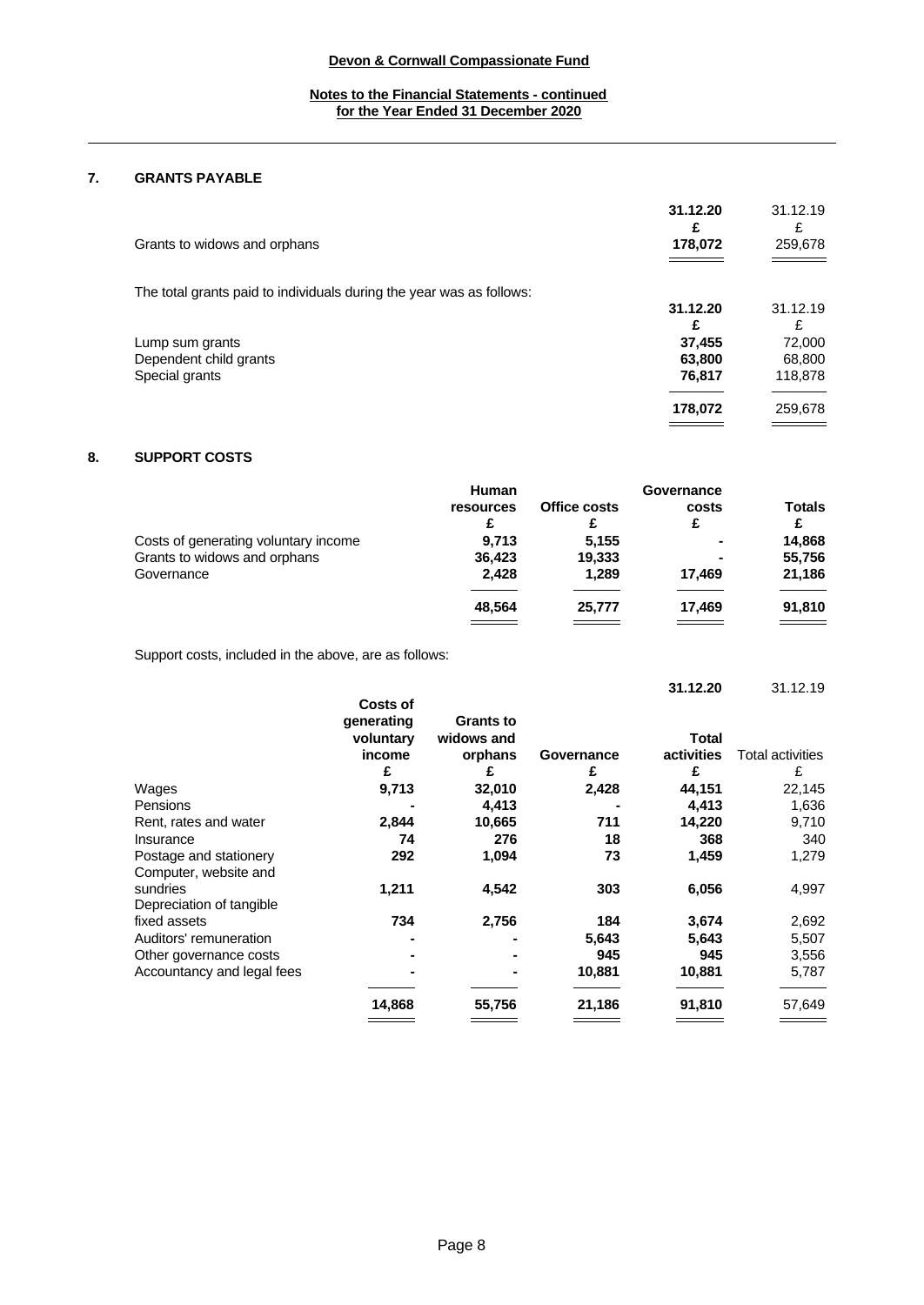# **9. TRUSTEES' REMUNERATION AND BENEFITS**

There were no trustees' remuneration or other benefits for the year ended 31 December 2020 nor for the year ended 31 December 2019 .

No trustees, nor any persons connected with them, have received any remuneration from the charity during the year.

No trustees have received any other benefits from the charity during the year.

#### **Trustees' expenses**

During the year the charity made the following transactions with trustees: Vince Bedford £41 (2019: £154) of travel costs were reimbursed to Vince Bedford during the year.

Pam Giles

£Nil (2019: £15) of travel costs were reimbursed to Pam Giles during the year.

Spencer Pritchard £119 (2019: £448) of travel costs were reimbursed to Spencer Pritchard during the year.

# **10. STAFF COSTS**

|                     | 31.12.20      | 31.12.19                                                                                                                                                                                                                                                                                                                                                                                                                                       |
|---------------------|---------------|------------------------------------------------------------------------------------------------------------------------------------------------------------------------------------------------------------------------------------------------------------------------------------------------------------------------------------------------------------------------------------------------------------------------------------------------|
|                     | £             |                                                                                                                                                                                                                                                                                                                                                                                                                                                |
| Wages and salaries  | 44,151        | 22,145                                                                                                                                                                                                                                                                                                                                                                                                                                         |
| Other pension costs | 4,413         | 1,636                                                                                                                                                                                                                                                                                                                                                                                                                                          |
|                     | 48,564        | 23,781                                                                                                                                                                                                                                                                                                                                                                                                                                         |
|                     | $\frac{1}{2}$ | $\frac{1}{\sqrt{1-\frac{1}{2}}\left(1-\frac{1}{2}\right)}\left(\frac{1}{2}-\frac{1}{2}\right)}\frac{1}{\sqrt{1-\frac{1}{2}}\left(1-\frac{1}{2}\right)}\left(\frac{1}{2}-\frac{1}{2}\right)}\frac{1}{\sqrt{1-\frac{1}{2}}\left(1-\frac{1}{2}\right)}\frac{1}{\sqrt{1-\frac{1}{2}}\left(1-\frac{1}{2}\right)}\frac{1}{\sqrt{1-\frac{1}{2}}\left(1-\frac{1}{2}\right)}\frac{1}{\sqrt{1-\frac{1}{2}}\left(1-\frac{1}{2}\right)}\frac{1}{\sqrt{1-\$ |

The average monthly number of employees during the year was as follows:

| Fund administration | 31.12.20<br>- | .12.19<br>31                      |  |
|---------------------|---------------|-----------------------------------|--|
|                     |               | and the control of the control of |  |

No employees received emoluments in excess of £60,000.

# **11. TANGIBLE FIXED ASSETS**

|                       | <b>Office</b>          |
|-----------------------|------------------------|
|                       | equipment              |
|                       | £                      |
| <b>COST</b>           |                        |
| At 1 January 2020     | 15,897                 |
| Additions             | 4,910                  |
| At 31 December 2020   | 20,807                 |
|                       |                        |
|                       |                        |
| <b>DEPRECIATION</b>   |                        |
| At 1 January 2020     | 7,526                  |
| Charge for year       | 3,674                  |
| At 31 December 2020   | 11,200                 |
|                       |                        |
|                       |                        |
| <b>NET BOOK VALUE</b> |                        |
| At 31 December 2020   | 9,607<br>$\sim$ $\sim$ |
| At 31 December 2019   | 8,371                  |
|                       |                        |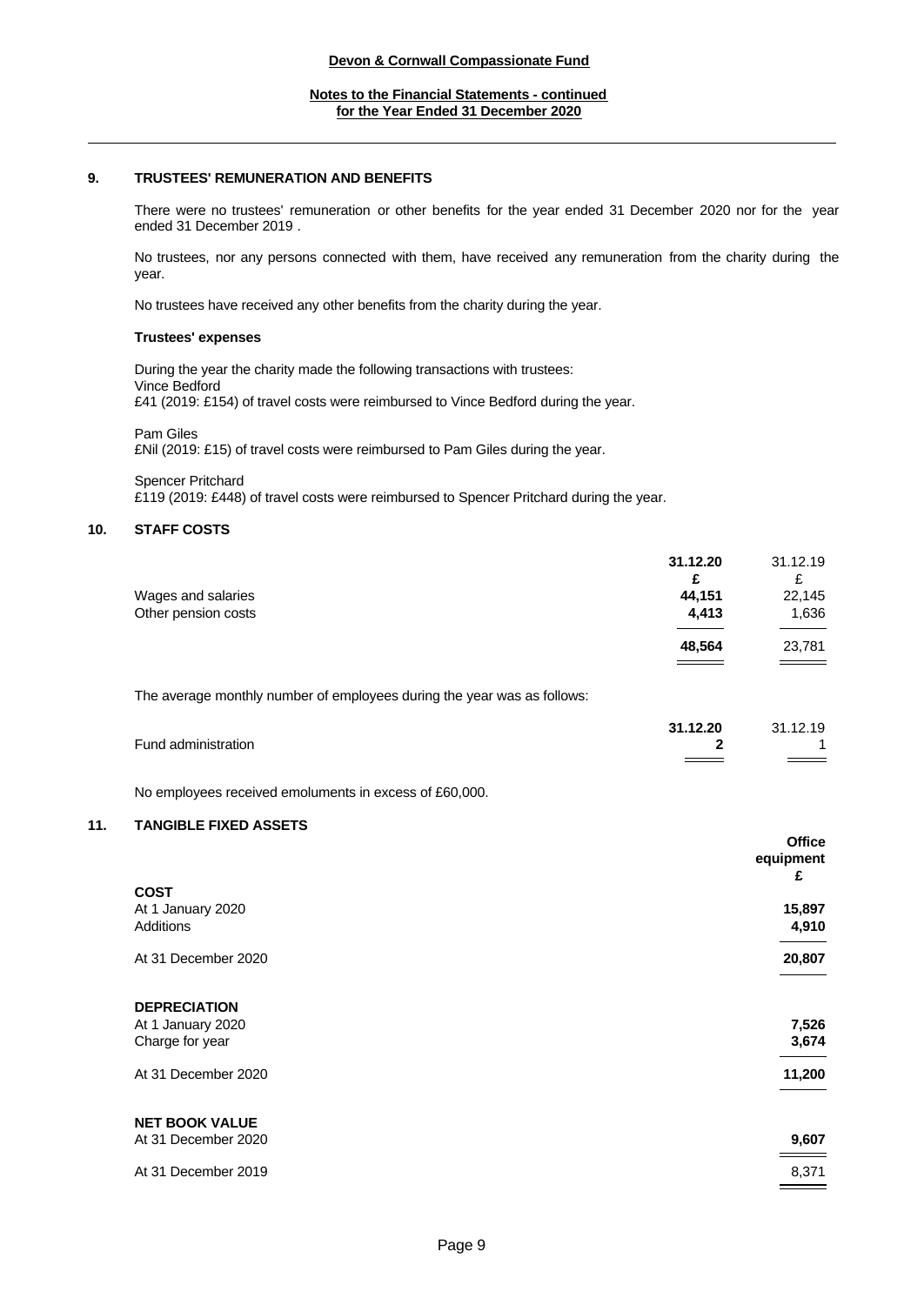# **Notes to the Financial Statements - continued for the Year Ended 31 December 2020**

# **12. FIXED ASSET INVESTMENTS**

| <b>Totals</b><br>£ |
|--------------------|
|                    |
|                    |
|                    |
|                    |
| 6,083,725          |
| 1,080,123          |
| (1, 137, 365)      |
| 169,500            |
| 6,195,983          |
|                    |
| 6,195,983          |
| 6,083,725          |
|                    |
|                    |
|                    |
| 31.12.19           |
| £                  |
| 55,991             |
|                    |
|                    |
|                    |
| 31.12.19           |
| £                  |
| 55,616             |
|                    |

# **15. MOVEMENT IN FUNDS**

|                                                                                         |                | <b>Net</b><br>movement in |                  |
|-----------------------------------------------------------------------------------------|----------------|---------------------------|------------------|
|                                                                                         | At 1.1.20<br>£ | funds<br>£                | At 31.12.20<br>£ |
| Unrestricted funds<br>General fund                                                      | 6,183,679      | 156,595                   | 6,340,274        |
| <b>Restricted funds</b><br>To benefit active and retired officers in the Cambourne area | 34,721         | (34, 721)                 | $\blacksquare$   |
| <b>TOTAL FUNDS</b>                                                                      | 6,218,400      | 121,874                   | 6,340,274        |
|                                                                                         |                |                           |                  |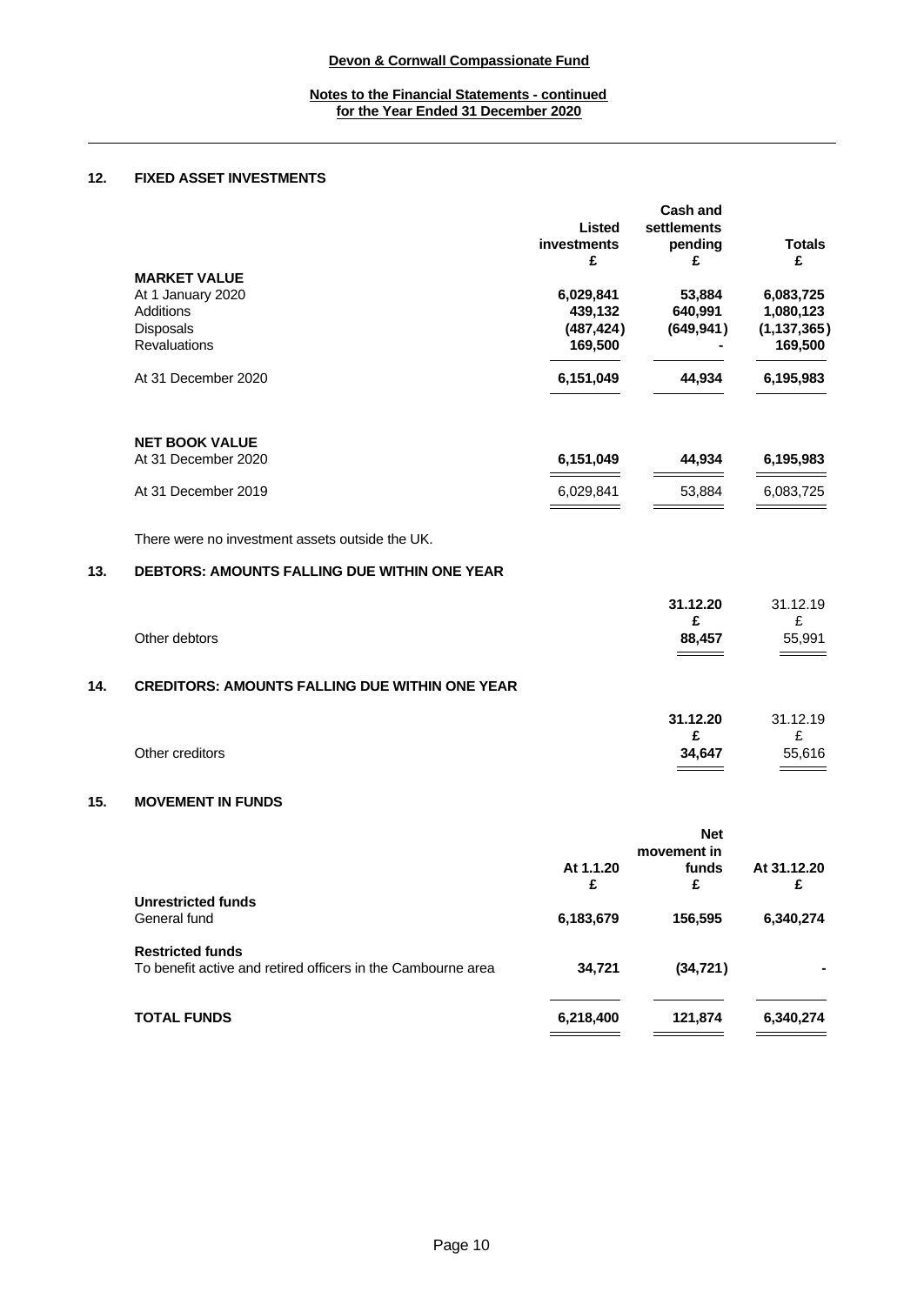# **15. MOVEMENT IN FUNDS - continued**

Net movement in funds, included in the above are as follows:

|                                                                          | <b>Incoming</b><br>resources<br>£ | <b>Resources</b><br>expended<br>£ | <b>Gains and</b><br><b>losses</b><br>£ | Movement in<br>funds<br>£ |  |
|--------------------------------------------------------------------------|-----------------------------------|-----------------------------------|----------------------------------------|---------------------------|--|
| Unrestricted funds                                                       |                                   |                                   |                                        |                           |  |
| General fund                                                             | 314,380                           | (267, 734)                        | 109,949                                | 156,595                   |  |
| <b>Restricted funds</b><br>To benefit active and retired officers in the |                                   |                                   |                                        |                           |  |
| Cambourne area                                                           | $\blacksquare$                    | (34, 721)                         | $\blacksquare$                         | (34, 721)                 |  |
|                                                                          |                                   |                                   |                                        |                           |  |
| <b>TOTAL FUNDS</b>                                                       | 314,380                           | (302, 455)                        | 109,949                                | 121,874                   |  |
|                                                                          |                                   |                                   |                                        |                           |  |

### **Comparatives for movement in funds**

|                                                              |           | <b>Net</b>  |             |  |
|--------------------------------------------------------------|-----------|-------------|-------------|--|
|                                                              |           | movement in |             |  |
|                                                              | At 1.1.19 | funds       | At 31.12.19 |  |
|                                                              | £         | £           | £           |  |
| <b>Unrestricted Funds</b>                                    |           |             |             |  |
| General fund                                                 | 5,648,926 | 534,753     | 6,183,679   |  |
| <b>Restricted Funds</b>                                      |           |             |             |  |
| To benefit active and retired officers in the Cambourne area | 37,350    | (2,629)     | 34,721      |  |
| <b>TOTAL FUNDS</b>                                           | 5,686,276 | 532,124     | 6,218,400   |  |
|                                                              |           |             |             |  |

Comparative net movement in funds, included in the above are as follows:

|                                                                          | <b>Incoming</b><br>resources<br>£ | <b>Resources</b><br>expended | <b>Gains and</b><br><b>losses</b><br>£ | Movement in<br>funds<br>£ |  |
|--------------------------------------------------------------------------|-----------------------------------|------------------------------|----------------------------------------|---------------------------|--|
| Unrestricted funds                                                       |                                   |                              |                                        |                           |  |
| General fund                                                             | 220,174                           | (349, 326)                   | 663,905                                | 534,753                   |  |
| <b>Restricted funds</b><br>To benefit active and retired officers in the |                                   |                              |                                        |                           |  |
| Cambourne area                                                           | ٠                                 | (2,629)                      | $\blacksquare$                         | (2,629)                   |  |
|                                                                          |                                   |                              |                                        |                           |  |
| <b>TOTAL FUNDS</b>                                                       | 220,174                           | (351, 955)                   | 663,905                                | 532,124                   |  |
|                                                                          |                                   |                              |                                        |                           |  |

A current year 12 months and prior year 12 months combined position is as follows:

|           | <b>Net</b> |                |  |
|-----------|------------|----------------|--|
|           |            |                |  |
| At 1.1.19 | funds      | At 31.12.20    |  |
| £         | £          | £              |  |
|           |            |                |  |
| 5,648,926 | 691,348    | 6,340,274      |  |
|           |            |                |  |
| 37,350    | (37, 350)  | $\blacksquare$ |  |
| 5,686,276 | 653,998    | 6,340,274      |  |
|           |            | movement in    |  |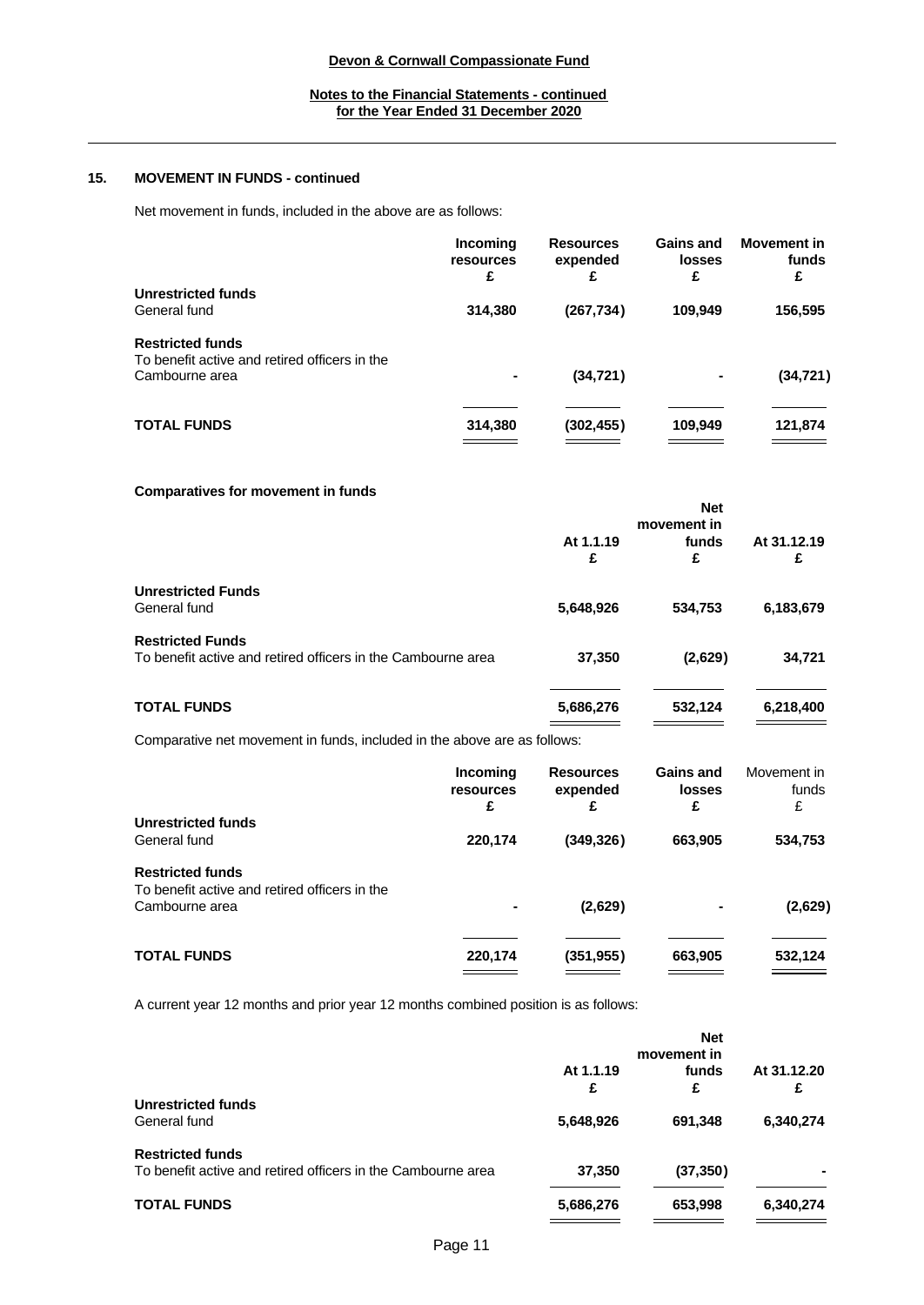# **15. MOVEMENT IN FUNDS - continued**

A current year 12 months and prior year 12 months combined net movement in funds, included in the above are as follows:

|                                               | <b>Incoming</b><br>resources<br>£ | <b>Resources</b><br>expended<br>£ | <b>Gains and</b><br><b>losses</b><br>£ | Movement in<br>funds<br>£ |
|-----------------------------------------------|-----------------------------------|-----------------------------------|----------------------------------------|---------------------------|
| Unrestricted funds                            |                                   |                                   |                                        |                           |
| General fund                                  | 534,554                           | (617,060)                         | 773,854                                | 691,348                   |
| <b>Restricted funds</b>                       |                                   |                                   |                                        |                           |
| To benefit active and retired officers in the |                                   |                                   |                                        |                           |
| Cambourne area                                | $\overline{\phantom{0}}$          | (37, 350)                         | $\blacksquare$                         | (37, 350)                 |
| <b>TOTAL FUNDS</b>                            | 534,554                           | (654, 410)                        | 773,854                                | 653,998                   |
|                                               |                                   |                                   |                                        |                           |

# **16. POST BALANCE SHEET EVENTS**

On the 1st of January 2021 the existing charity will fall under the auspice of the new Charitable Incorporated Organisation - South West Police Compassionate Fund Charity register number 1191281.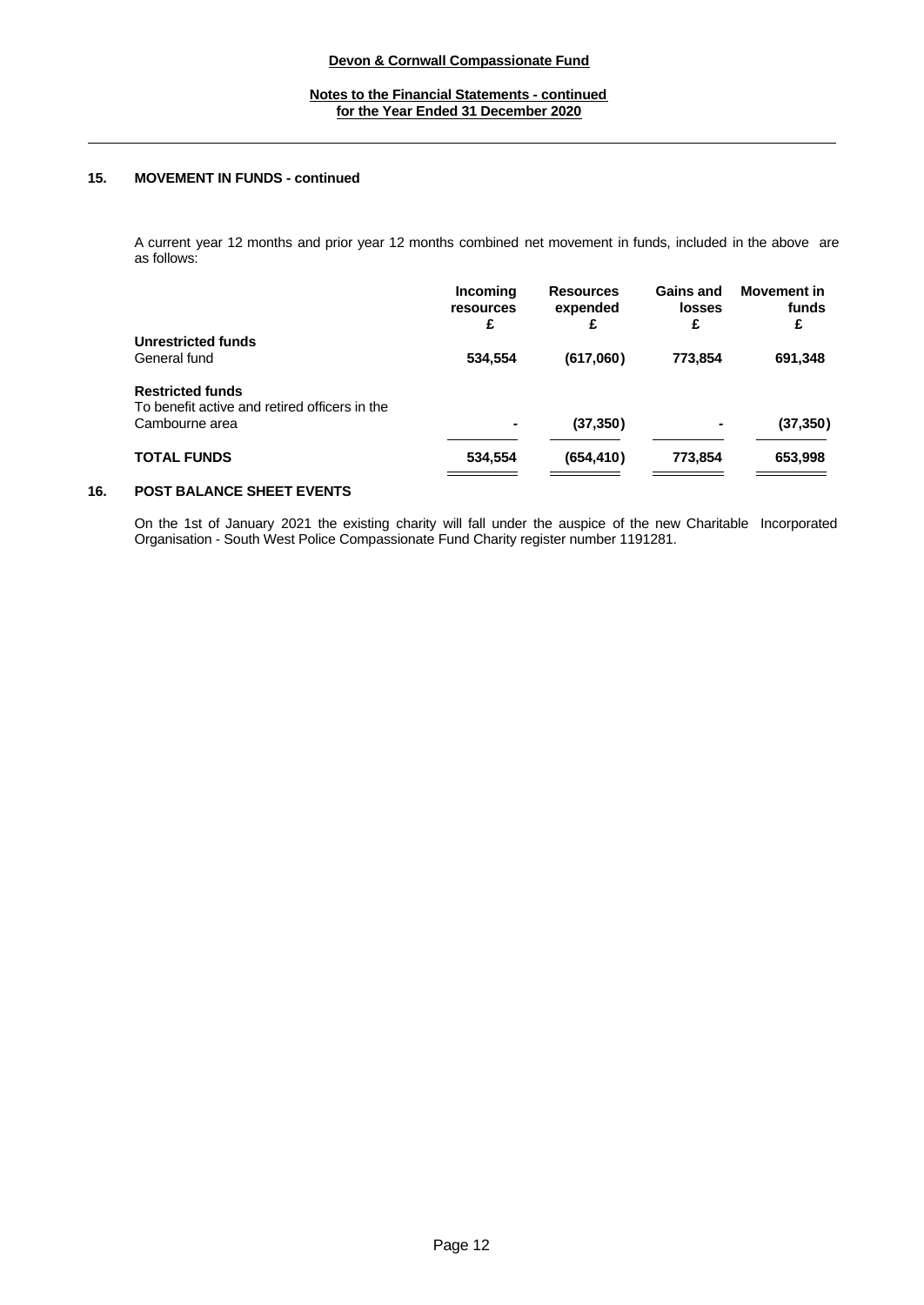# **Detailed Statement of Financial Activities for the Year Ended 31 December 2020**

|                                           | 31.12.20<br>£ | 31.12.19<br>£ |  |
|-------------------------------------------|---------------|---------------|--|
| <b>INCOMING RESOURCES</b>                 |               |               |  |
| <b>Voluntary income</b>                   |               |               |  |
| Donations                                 | 2,771         | 2,385         |  |
| Gift aid                                  | 9,945         | 16,987        |  |
| Legacies                                  | 59,011        | (58, 498)     |  |
| Subscriptions                             | 74,452        | 61,522        |  |
| Donated services and facilities           |               | 800           |  |
|                                           |               |               |  |
|                                           | 146,179       | 23,196        |  |
| <b>Investment income</b>                  |               |               |  |
| Other fixed asset invest - FII            | 168,014       | 196,439       |  |
| Deposit account interest                  | 187           | 539           |  |
|                                           | 168,201       | 196,978       |  |
| <b>Total incoming resources</b>           | 314,380       | 220,174       |  |
|                                           |               |               |  |
| <b>RESOURCES EXPENDED</b>                 |               |               |  |
| Investment management costs               |               |               |  |
| Portfolio management                      | 32,573        | 34,628        |  |
| <b>Charitable activities</b>              |               |               |  |
| Grants to individuals                     | 178,072       | 259,678       |  |
| <b>Support costs</b>                      |               |               |  |
| <b>Human resources</b>                    |               |               |  |
| Wages                                     | 44,151        | 22,145        |  |
| Pensions                                  | 4,413         | 1,636         |  |
|                                           | 48,564        | 23,781        |  |
| Office costs<br>Rent, rates and water     | 14,220        | 9,710         |  |
| Insurance                                 | 368           | 340           |  |
| Postage and stationery                    | 1,459         | 1,279         |  |
| Computer, website and sundries            | 6,056         | 4,997         |  |
| Depreciation of tangible fixed assets     | 3,674         | 2,692         |  |
|                                           | 25,777        | 19,018        |  |
| <b>Governance costs</b>                   |               |               |  |
| Other governance costs                    | 945           | 3,556         |  |
| Accountancy and legal fees                | 10,881        | 5,787         |  |
|                                           | 11,826        | 9,343         |  |
| <b>Total resources expended</b>           | 296,812       | 346,448       |  |
|                                           |               |               |  |
| Net income/(expenditure) before gains and |               |               |  |
| losses                                    | 17,568        | (126, 274)    |  |
|                                           |               |               |  |